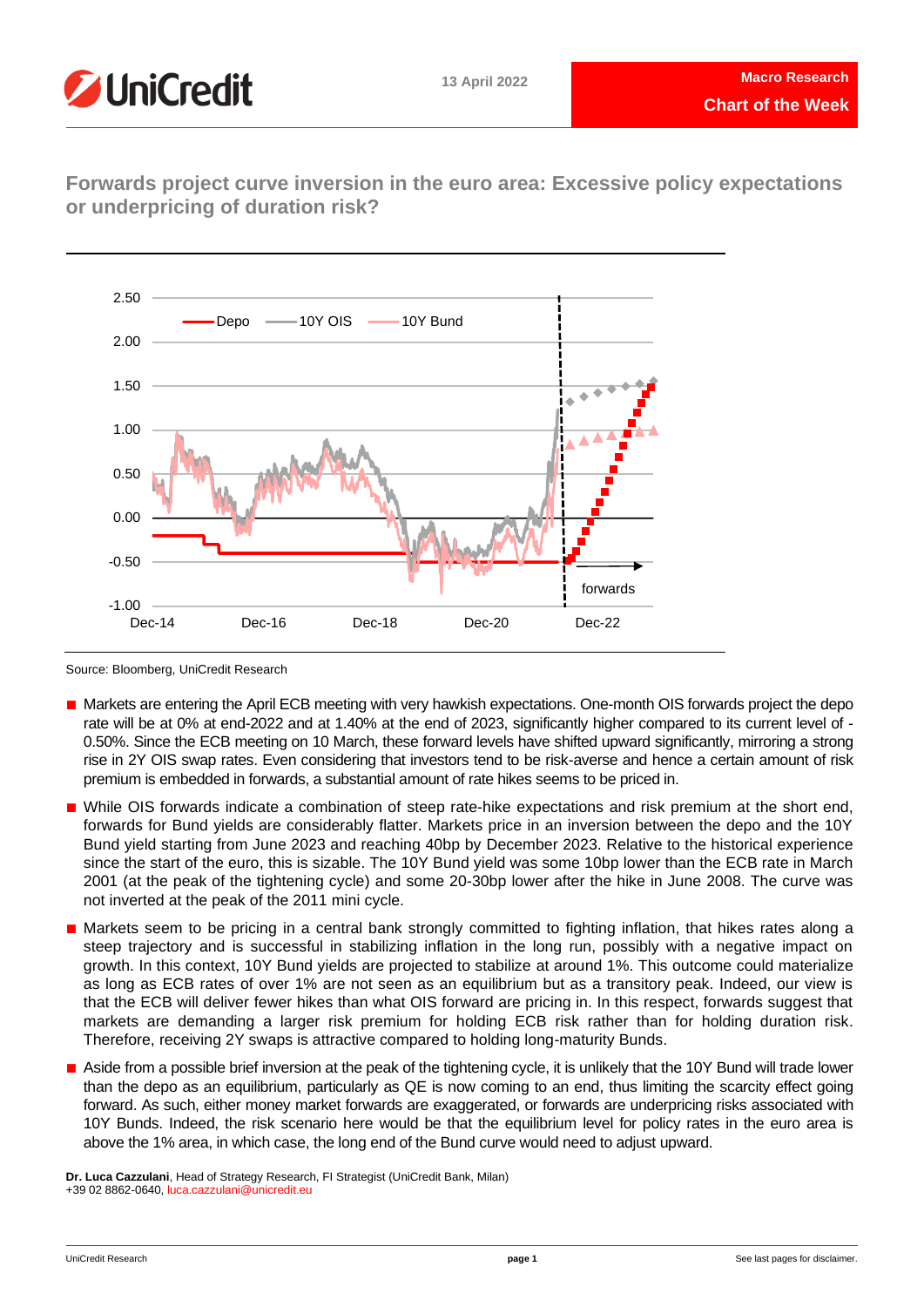

# **Legal Notices**

## **Glossary**

A comprehensive glossary for many of the terms used in the report is available on our website[: https://www.unicreditresearch.eu/index.php?id=glossary](https://www.unicreditresearch.eu/index.php?id=glossary)

## **Disclaimer**

Our recommendations are based on information obtained from or are based upon public information sources that we consider to be reliable, but for the completeness and accuracy of which we assume no liability. All information, estimates, opinions, projections and forecasts included in this report represent the independent judgment of the<br>analysts as of the date of the issue unless stated right not to update this information or to discontinue it altogether without notice. This report may contain links to websites of third parties, the content of which is not controlled by<br>UniCredit Bank. No liability is ass

This report is for information purposes only and (i) does not constitute or form part of any offer for sale or subscription of or solicitation of any offer to buy or subscribe for any<br>financial, money market or investment for any financial, money market or investment instrument or any security nor (iii) as marketing material within the meaning of applicable prospectus law . The investment possibilities discussed in this report may not be suitable for certain investors depending on their specific investment objectives and time horizon or in the context of their overall<br>financial situation. The investments di adverse effect on the value of investments. Furthermore, past performance is not necessarily indicative of future results. In particular, the risks associated with an investment in the financial, money market or investment instrument or security under discussion are not explained in their entirety.

This information is given without any warranty on an "as is" basis and should not be regarded as a substitute for obtaining individual advice. Investors must make their own determination of the appropriateness of an investment in any instruments referred to herein based on the merits and risks involved, their own investment strategy and their legal,<br>fiscal and financial position. As this docu of it shall form the basis of, or be relied on in connection with or act as an inducement to enter into, any contract or commitment whatsoever. Investors are urged to contact their bank's investment advisor for individual explanations and advice.

Neither UniCredit Bank AG, UniCredit Bank AG London Branch, UniCredit Bank AG Milan Branch, UniCredit Bank AG Vienna Branch, UniCredit Bank Austria AG, UniCredit Bulbank, Zagrebačka banka d.d., UniCredit Bank Czech Republic and Slovakia, ZAO UniCredit Bank Russia, UniCredit Bank Czech Republic and Slovakia Slovakia Branch,<br>UniCredit Bank Romania, UniCredit Bank AG New York Branch n (in negligence or otherwise) for any loss howsoever arising from any use of this document or its contents or otherwise arising in connection therewith.

This report is being distributed by electronic and ordinary mail to professional investors, who are expected to make their own investment decisions without undue reliance on this publication, and may not be redistributed, reproduced or published in whole or in part for any purpose.

This report was completed and first published on 13 April 2022 at 16:45.

## **Responsibility for the content of this publication lies with:**

## **UniCredit Group and its subsidiaries are subject to regulation by the European Central Bank**

a) UniCredit Bank AG (UniCredit Bank, Munich or Frankfurt), Arabellastraße 12, 81925 Munich, Germany, (also responsible for the distribution pursuant to §85 WpHG). Regulatory authority: "BaFin" – Bundesanstalt für Finanzdienstleistungsaufsicht, Marie-Curie-Str. 24-28, 60439 Frankfurt, Germany.

b) UniCredit Bank AG London Branch (UniCredit Bank, London), Moor House, 120 London Wall, London EC2Y 5ET, United Kingdom. Regulatory authority: "BaFin" –<br>Bundesanstalt für Finanzdienstleistungsaufsicht, Marie-Curie-Str. 2 regulatory status are available on request.

c) UniCredit Bank AG Milan Branch (UniCredit Bank, Milan), Piazza Gae Aulenti, 4 - Torre C, 20154 Milan, Italy, duly authorized by the Bank of Italy to provide investment services. Regulatory authority: "Bank of Italy", Via Nazionale 91, 00184 Roma, Italy and Bundesanstalt für Finanzdienstleistungsaufsicht, Marie-Curie-Str. 24-28, 60439 Frankfurt, Germany.

d) UniCredit Bank AG Vienna Branch (UniCredit Bank, Vienna), Rothschildplatz 1, 1020 Vienna, Austria. Regulatory authority: Finanzmarktaufsichtsbehörde (FMA), Otto-Wagner-Platz 5, 1090 Vienna, Austria and subject to limited regulation by the "BaFin" – Bundesanstalt für Finanzdienstleistungsaufsicht, Marie-Curie-Str. 24-28, 60439<br>Frankfurt, Germany. Details about the extent of our reg

e) UniCredit Bank Austria AG (Bank Austria), Rothschildplatz 1, 1020 Vienna, Austria. Regulatory authority: Finanzmarktaufsichtsbehörde (FMA), Otto-Wagner-Platz 5, 1090 Vienna, Austria

f) UniCredit Bulbank, Sveta Nedelya Sq. 7, BG-1000 Sofia, Bulgaria. Regulatory authority: Financial Supervision Commission (FSC), 16 Budapeshta str., 1000 Sofia, Bulgaria g) Zagrebačka banka d.d., Trg bana Josipa Jelačića 10, HR-10000 Zagreb, Croatia. Regulatory authority: Croatian Agency for Supervision of Financial Services, Franje Račkoga 6, 10000 Zagreb, Croatia

h) UniCredit Bank Czech Republic and Slovakia, Želetavská 1525/1, 140 92 Praga 4, Czech Republic. Regulatory authority: CNB Czech National Bank, Na Příkopě 28, 115 03 Praga 1, Czech Republic

i) ZAO UniCredit Bank Russia (UniCredit Russia), Prechistenskaya nab. 9, RF-119034 Moscow, Russia. Regulatory authority: Federal Service on Financial Markets, 9 Leninsky prospekt, Moscow 119991, Russia

j) UniCredit Bank Czech Republic and Slovakia, Slovakia Branch, Šancova 1/A, SK-813 33 Bratislava, Slovakia. Regulatory authority: CNB Czech National Bank, Na Příkopě 28, 115 03 Praha 1, Czech Republic and subject to limited regulation by the National Bank of Slovakia, Imricha Karvaša 1, 813 25 Bratislava, Slovakia. Regulatory authority: National Bank of Slovakia, Imricha Karvaša 1, 813 25 Bratislava, Slovakia

k) UniCredit Bank Romania, Bucharest 1F Expozitiei Boulevard, 012101 Bucharest 1, Romania. Regulatory authority: National Bank of Romania, 25 Lipscani Street, 030031, 3rd District, Bucharest, Romania

l) UniCredit Bank AG New York Branch (UniCredit Bank, New York), 150 East 42nd Street, New York, NY 10017. Regulatory authority: "BaFin" – Bundesanstalt für Finanzdienstleistungsaufsicht, Marie-Curie-Str. 24-28, 60439 Frankfurt, Germany and New York State Department of Financial Services, One State Street, New York, NY 10004-1511 Further details regarding our regulatory status are available on request.

## **ANALYST DECLARATION**

The analyst's remuneration has not been, and will not be, geared to the recommendations or views expressed in this report, neither directly nor indirectly.

All of the views expressed accurately reflect the analyst's views, which have not been influenced by considerations of UniCredit Bank's business or client relationships.

## **POTENTIAL CONFLICTS OF INTERESTS**

You will find a list of keys for company specific regulatory disclosures on our websit[e https://www.unicreditresearch.eu/index.php?id=disclaimer.](https://www.unicreditresearch.eu/index.php?id=disclaimer)

**RECOMMENDATIONS, RATINGS AND EVALUATION METHODOLOGY** 

You will find the history of rating regarding recommendation changes as well as an overview of the breakdown in absolute and relative terms of our investment ratings, and a note on the evaluation basis for interest-bearing evaluation basis for interest-bearing securities on our website https://www.unic

**ADDITIONAL REQUIRED DISCLOSURES UNDER THE LAWS AND REGULATIONS OF JURISDICTIONS INDICATED**

You will find a list of further additional required disclosures under the laws and regulations of the jurisdictions indicated on our website [https://www.unicreditresearch.eu/index.php?id=disclaimer.](https://www.unicreditresearch.eu/index.php?id=disclaimer) 

E 20/1